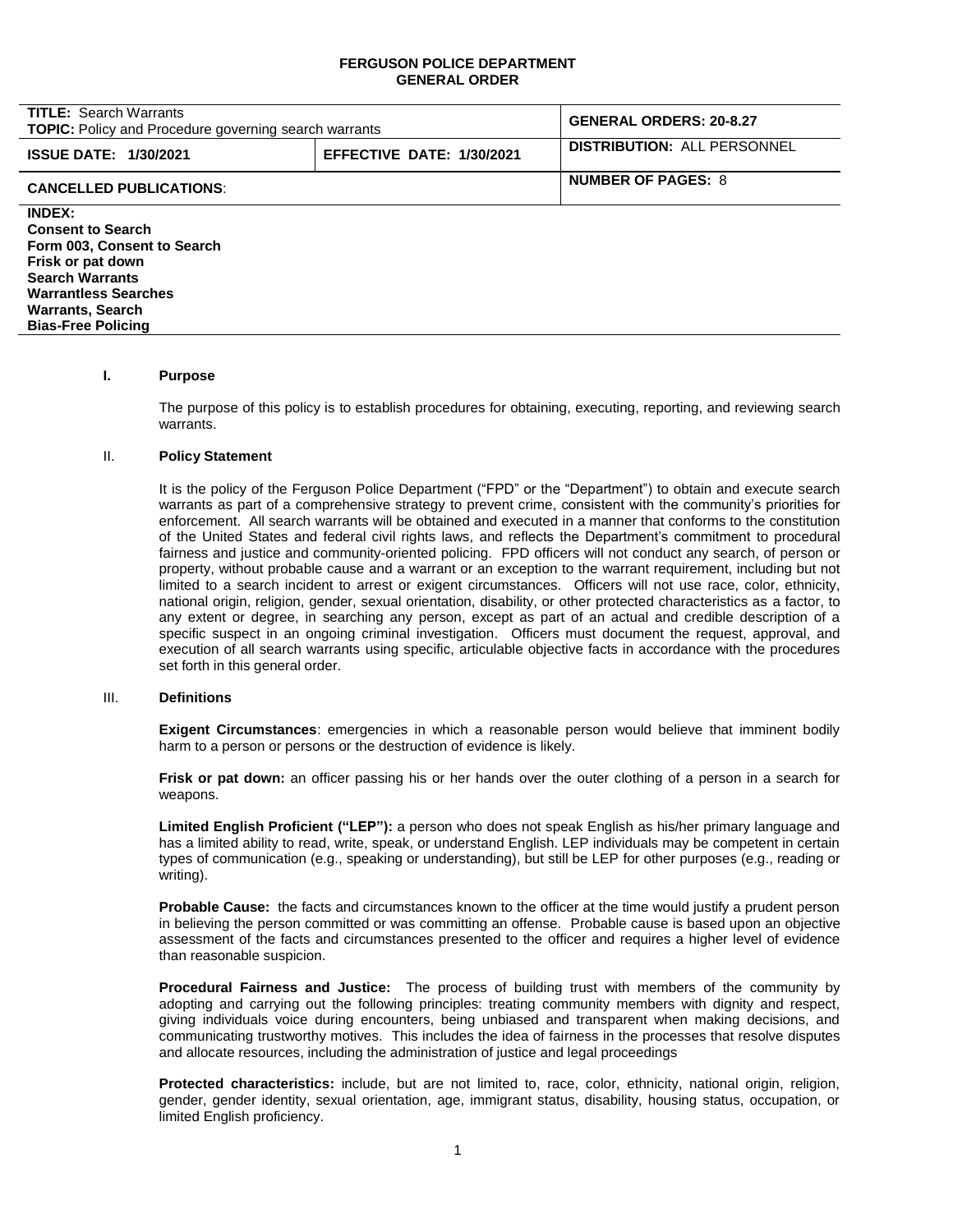**Reasonable Suspicion:** articulable facts that, within the totality of the circumstances, lead an officer to reasonably believe that the suspect has committed, is committing, or is about to commit a crime.

**Search Incident to Arrest ("SITA")**: a warrantless search that is an exception to the general Fourth Amendment search warrant requirement. It is limited to the immediate areas in which the arrestee might obtain a weapon or evidentiary items.

**Search Warrants:** documents that give police specific rights or powers such as the right to search something or somebody.

**Seizure:** occurs when an officer's words or actions convey to a reasonable person that he or she is not free to leave.

### **IV. Principles**

- A. Officers will not search any person or property without:
	- 1. probable cause; and
	- 2. a warrant or an exception to the warrant requirement, including but not limited to a search incident to arrest or exigent circumstances.
- B. Officers will not use race, color, ethnicity, national origin, religion, gender, sexual orientation, disability, or other protected characteristics as a factor, to any extent or degree, in searching any person, except as part of an actual and credible description of a specific suspect in an ongoing criminal investigation.
- C. Officers will not use or rely on information known to be materially false or incorrect in conducting any search or obtaining any search warrant.
- D. Officers will conduct searches in a dignified and courteous manner
- E. Officers will explain to the person being searched the reason for the search and how the search will be conducted.
- F. Officers will conduct searches with due regard and respect for private property interests and in a manner that minimizes damage. Officers will leave property in a condition as close as reasonably possible to its pre-search condition.
- G. In order to minimize the need for forcible entry, and where doing so would not place officers at heightened risk, officers will attempt to obtain keys, combinations or access codes when a search of locked property is anticipated.
- H. Not every investigatory stop or detention justifies conducting a pat-down or frisk. The purpose and scope of a frisk (also called a "pat down") is to discover weapons or other items which pose a danger to the officer or those nearby. It is not a generalized search of the entire person. The justification of a pat down or frisk is officer safety and the safety of others nearby. An officer may only conduct a frisk of an individual who has lawfully been stopped or detained, and only when the officer has an articulable reasonable suspicion that the person is armed **and** presently dangerous. Officers may **not** frisk for the purposes of discovering evidence or the proceeds or instrumentalities of a crime. An officer must not pat down or frisk a bag or item of personal property unless the member has a reasonable suspicion that the person is armed and presently dangerous and the bag or item could contain a weapon and is within the person's reach.
- I. When an officer is to search a person not of the same gender as the searching officer, the officer will make a reasonable effort to summon an officer of the same gender as the person to conduct the search. When it is not practicable to summon an officer of the same gender as the subject, the searching officer will:
	- 1. Have another officer or a supervisor witness the search.
	- 2. Not search areas of the body covered by tight-fitting clothing, sheer clothing or clothing that could not reasonably conceal a weapon.
- J. Officers will not frisk any person for the purpose of determining that person's gender or to view or touch the person's genitals. Where same-gender searches are required by law or Department policy, the officer will respect the gender identification expressed by the individual. Where the individual does not selfidentify and the gender identity is not clear to a reasonable person or the officer is uncertain, the officer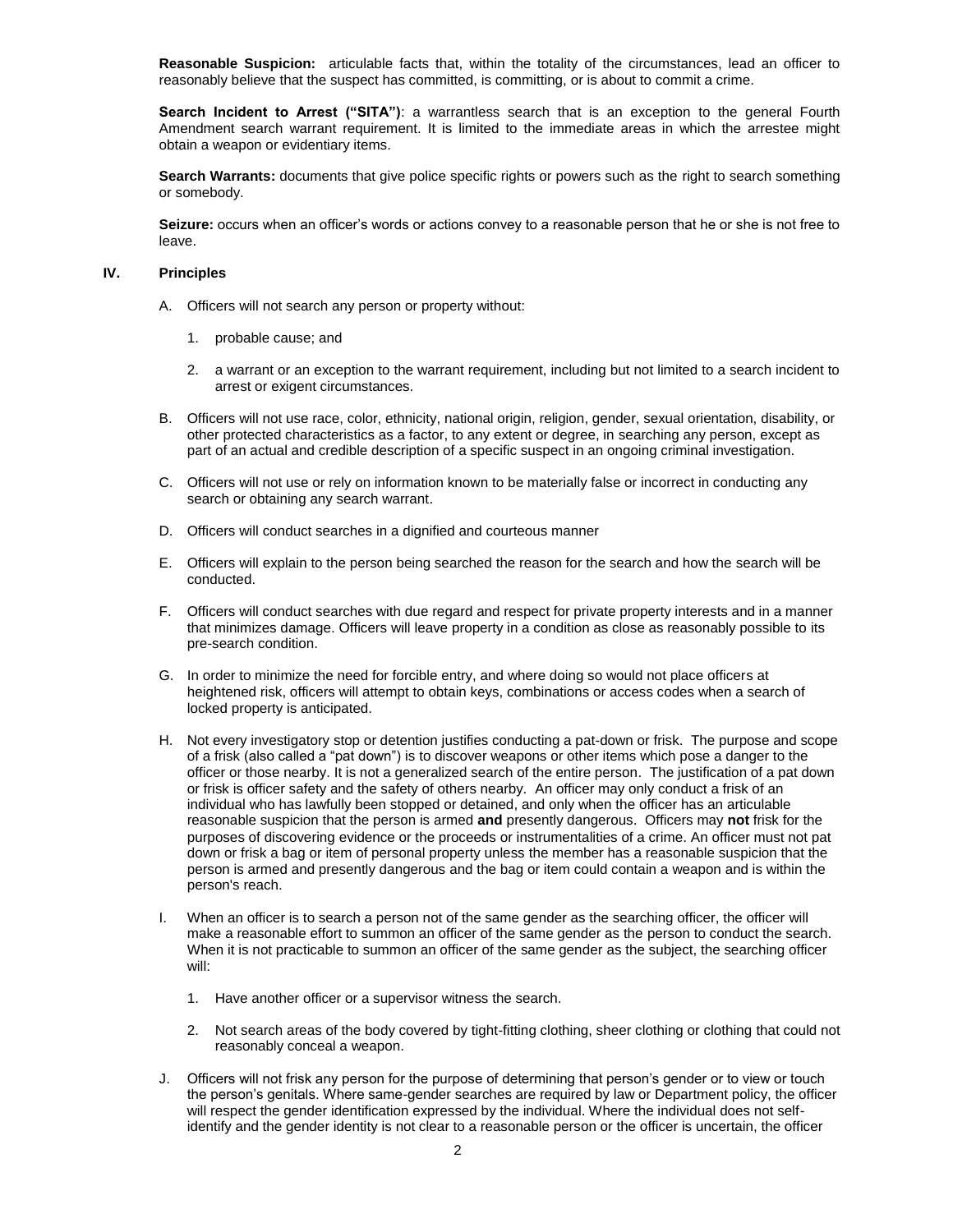will take reasonable, non-invasive steps to determine the gender identity, such as asking the individual how the individual would like to be addressed.

- K. If an officer has a specific, articulable objective basis to remove a religiously significant garment or object in order to conduct an adequate search, the officer shall remove it respectfully and, if known and possible, in accordance with the individual's religious beliefs. Officers shall return to the individual any removed religiously significant garment or object upon the conclusion of the encounter.
- L. Officers will activate their body-worn camera recorders ("BWVR") during all searches, including any request for consent to conduct a search, vehicle searches, and all other searches, except where specifically articulated and approved privacy considerations require that a search not be recorded. *See General Order X.X.X. Body Worn Video Recorders*
- M. Officers must document all searches using specific, articulable objective facts in accordance with the procedures set forth in this general order.

# **V. Requirements and Procedures**

### **A. Search Warrant Preparation**

- 1. Officers must work with the Detective Bureau when drawing up and applying for a search warrant. Before any officer assigned to the Bureau of Field Operations attempts to obtain a search warrant, the officer's supervisor will contact the Detective Bureau. Detective Bureau personnel will assist the individual officer(s) in drawing up, applying for, and executing the search warrant.
- 2. If no detective is on duty at the time in which a search warrant is deemed to be proper for the continuation of a criminal investigation, the commander of the Detective Bureau (who has an "on call cell phone") will be contacted and advised of the circumstances.
- 3. The officer requesting the warrant will contact the St. Louis County Police Dispatcher at 314-889- 2341 and obtain the name of the prosecutor who is on call and contact him or her for instructions and search warrant protocol.
- 4. Officers will provide an accurate, complete, and clear statement of probable cause, the source(s) of information forming the basis for probable cause, a description of the offense, the place or thing to be searched, the scope of the search, and the time and method of the search in any affidavit or sworn declaration supporting an application for a search warrant.
- 5. The building or location to be searched must be described in detail in the search warrant application (i.e. numerical address, one- or two-story building residence or apartment building, brick or frame, colors, direction building faces, number of rooms, exact location of building to be searched) and any other descriptive information characteristics of the particular building.
- 6. Items being sought in the warrant must be described in as much detail as possible, serial numbers are generally required in the search warrant on items which were numbered by the manufacturer (TV, guns, radios, tape recorder, etc.). The location of the items within the residence, if known, should also be mentioned on the warrant (i.e. bedroom, closet, chest, etc.).
- 7. Supervisors will review each request for a search warrant, including each affidavit or declaration before it is filed by an officer in support of a warrant application, for appropriateness, legality, and conformance with Department policy.
- 8. Supervisors will assess warrant applications, and all supporting documents for: accuracy and authenticity; "canned," boilerplate, or conclusory language; inconsistent information; and inadequate articulation of a legal basis for the police action taken.
- 9. If a confidential informant is being utilized, on rare occasions a prosecuting attorney or judge might request to speak to the confidential informant. In those instances, a FPD supervisor will make arrangements to bring the confidential informant to the courtroom as requested.

#### **B. Risk Determination and Planning of Search Warrants in Ferguson**

1. The execution of search warrants entails various levels of risk, which need to be assessed prior to warrant execution. The determination of risk associated with a particular search warrant is made by the supervisor who will ultimately be on-scene supervisor working with the officer(s) who will execute the warrant. The risk assessment dictates who handles the warrant and the associated documentation requirements.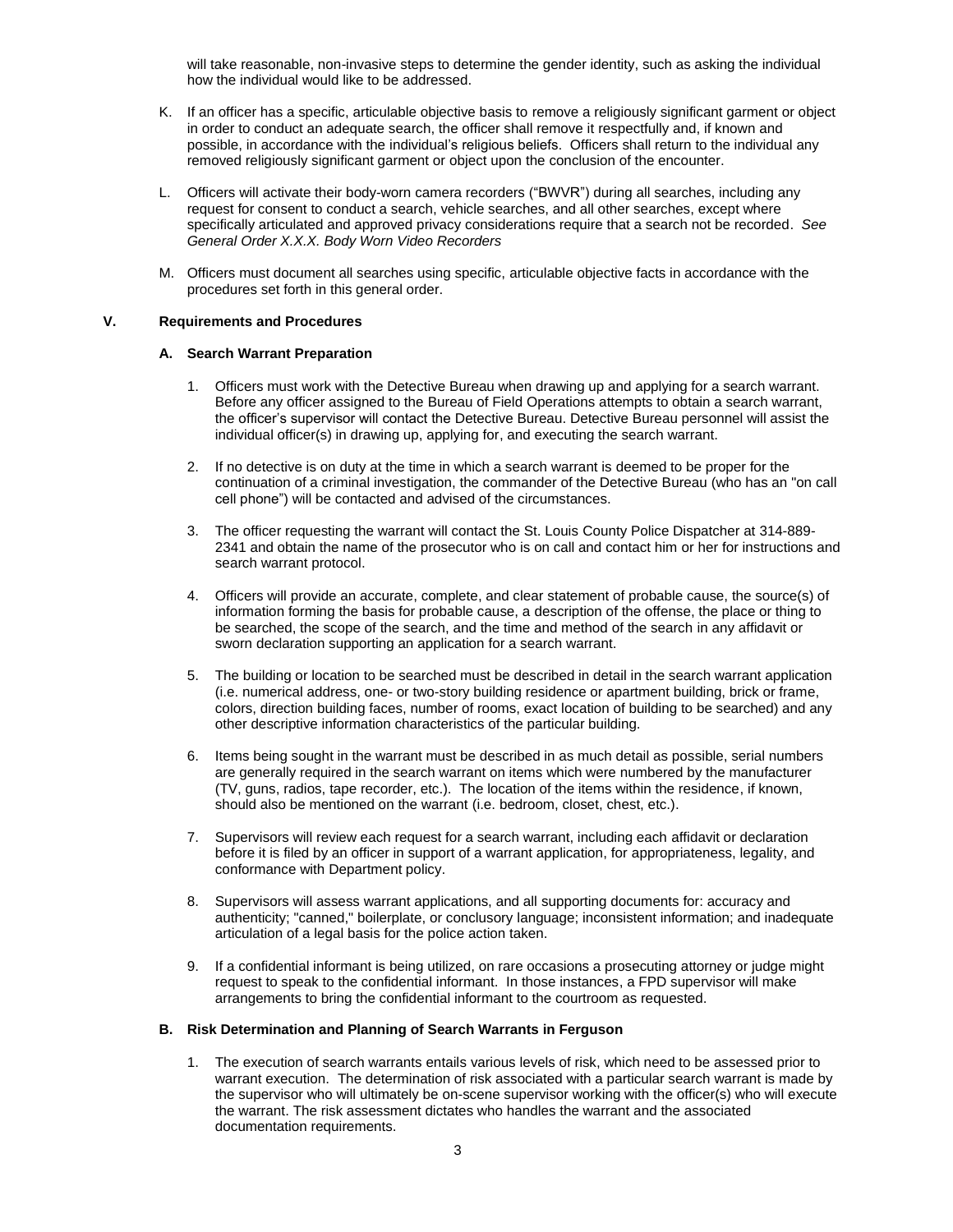- 2. There are three basic categories of risk that can be associated with the execution of a search warrant:
	- a. **No Risk** The person, item, vehicle or structure is securely in police custody and control or the documentation/item subject to the warrant is in the custody of an organization or business in a stable, safe environment posing no threat. FPD will **not** call a tactical unit to assist in the execution of a no-risk search warrant. The scene must be stable and/or secured. Examples include:
		- i. A crime scene that has been completely secured and no suspects or persons other than police personnel are on the scene.
		- ii. The item or vehicle is secured, impounded or in custody.
		- iii. The structure is empty of persons or animals other than police personnel.
		- iv. Video from surveillance cameras at a business/residence.
		- v. Business records from a company.
		- vi. Buccal swabs only.
	- b. **Moderate Risk**  Everything that is not classified as no-risk or high-risk. Moderate-risk search warrants pose some level of risk but are not so risky as to require automatically the involvement of a another municipal, county, or state law enforcement agency's tactical unit. If the warrant does not fall into the no-risk or high-risk category, the on-scene supervisor may choose to execute the warrant or may contact the tactical unit of another municipal, county, or state law enforcement agency ("outside agency") for their availability to execute the warrant. Supervisors shall consider and provide solutions to the factors in *Appendix A: Risk and Planning Factors* in the operational plan to execute a search warrant (see Section IV.C.4 below). Where a supervisor reasonably believes that additional tactical support is needed to protect officer and public safety during execution of a moderate risk warrant or there are any questions whether the warrant is a high-risk warrant, the supervisor may contact the tactical unit of an outside agency, advise the on-duty tactical unit supervisor at that agency of the assessment, and inquire if that agency's tactical unit wishes to execute the warrant. In such cases, the FPD supervisor shall document in the operational plan the reasons for contacting an outside agency's tactical unit. If contacted, the outside agency's tactical unit supervisor has the discretion to execute a moderate-risk warrant or leave the execution to the FPD field supervisor and officers. If there is a disagreement about the risk level between on-scene FPD supervisor and the outside agency's tactical unit supervisor, the assessment and classification made by the outside agency's tactical unit supervisor shall be considered conclusive. Examples of moderate-risk warrants include:
		- i. A search warrant for stolen TVs in an occupied house.
		- ii. A search warrant to collect evidence with DNA (other than a buccal swab) associated with a sex crime.
	- c. **High Risk**  Warrants that pose a significant safety risk and require the expert planning, specialized equipment and execution by the tactical unit of an outside agency to maximize safety and effectiveness. Warrants are determined to be high risk by evaluating the automatic high-risk factors or after discussion between the on-scene supervisor and the outside agency's tactical unit supervisor. **High-risk warrants are ONLY executed by the tactical unit of an outside agency.** The factors that automatically trigger the high-risk category include:
		- i. The suspect is associated with a paramilitary, terrorist, or violent extremist organization or an identifiable criminal gang.
		- ii. The suspect is known or believed to possess fully automatic weapons or explosives.
		- iii. There are armed counter surveillance personnel present at the site.
		- iv. The site is known or believed to be booby-trapped.
	- d. In the event that an outside agency's tactical unit is called to execute a moderate- or highrisk search warrant, FPD will communicate to that outside agency's tactical unit the limitations and requirements for their participation in the operation, including:
		- i. the outside agency tactical unit shall only conduct the duties of the Entry Team;
		- ii. FPD officers will conduct the related search and any arrests; and
		- iii. any other limitations and requirements related to force, arrests, and officer uniforms.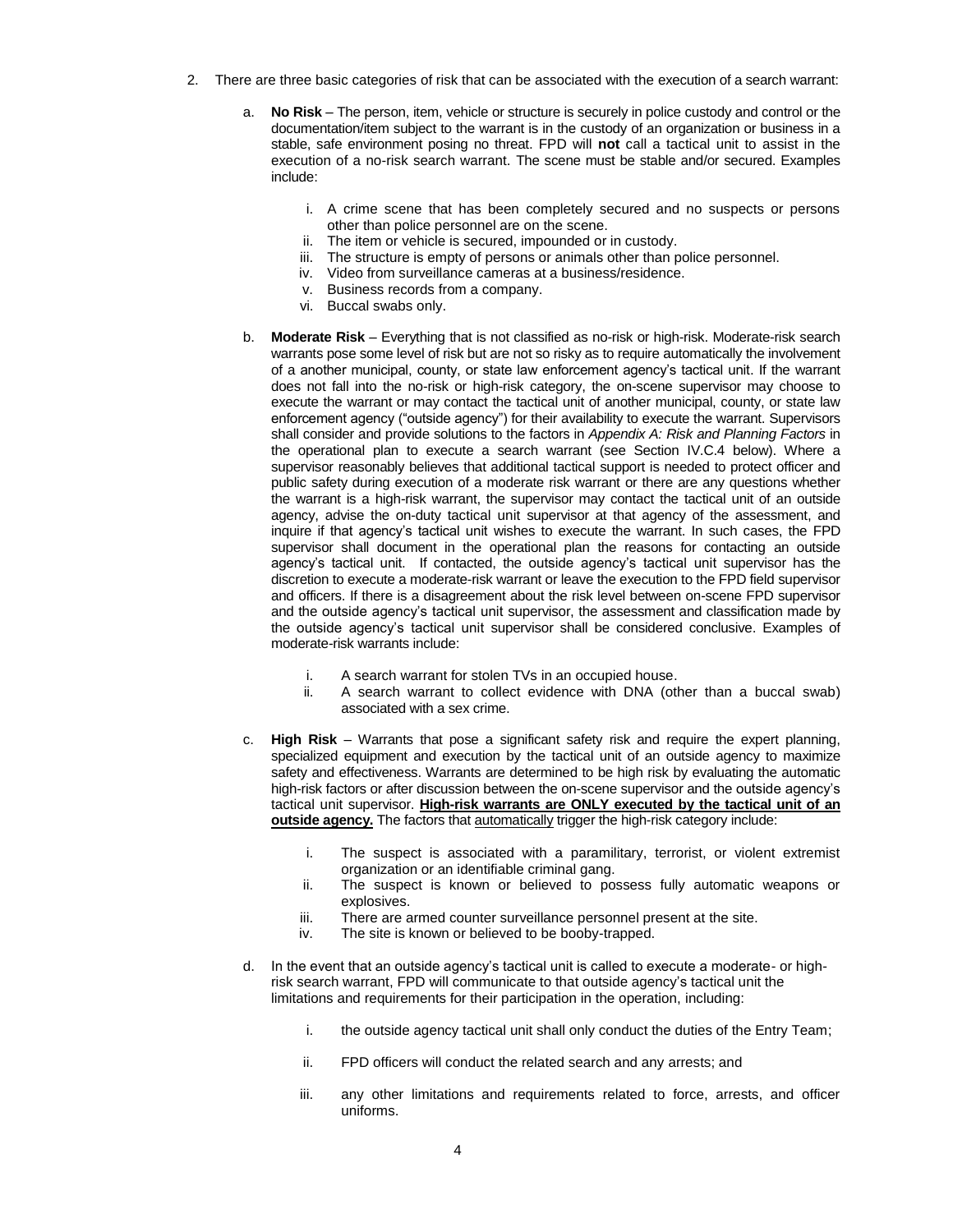- 3. Officer Responsibilities
	- a. The officer requesting the warrant will prepare and provide the on-scene supervisor and any other officers involved in the warrant's execution a sketch/photograph of the target location, as well as any other information relevant to the risk associated with executing the warrant or information necessary to protect the safety of anyone present at the location to be searched. Such relevant information may include:
		- i. the presence and/or location of known risk factors (e.g., weapons, animals, locked gates, or cohabitants)
		- ii. whether there is known gang affiliation or violent criminal history, police or military experience, or a known history of drug or alcohol abuse
		- iii. the possible presence of infants, small children, elderly or disabled persons, persons with medical conditions, mental illness, or other physical or developmental disabilities.
	- b. Prior to execution of the search warrant, officers shall conduct surveillance of at least one square block around the location to be searched. Officers shall pay special attention to locate unmarked vehicles and plainclothes members who may be at the location to be searched or in the immediate area.
- 4. Supervisor Responsibilities
	- a. Prior to executing a search warrant other than a no-risk search warrant, the on-scene supervisor shall meet with the officer who applied for the warrant in order to assess probable cause factors which led to the issuance of the warrant, confirm the location to be searched, and develop an operational plan for execution of the warrant.
	- b. The operational plan must include:
		- i. Each officer to be involved in the execution of the warrant and the duties of each officer.
		- ii. Plan for approach (e.g., how will the building be covered, who will be where, etc.)
		- iii. Measures to prioritize and ensure the safety of any infants, small children, elderly or disabled persons, persons with medical conditions, mental illness, or other physical or developmental disabilities who may be present at the location to be searched.
		- iv. Measures (including the presence of equipment) to properly manage any animals that may be present without using deadly force.
		- v. A proposed hospital route in case any officer or individual is injured during the execution of the warrant.
	- c. After the operational plan is drafted, the on-scene supervisor will conduct an operational meeting with all officers participating in the execution of the search warrant. An operational meeting will not be conducted in the field unless exigent circumstances preclude all participating officers from meeting at a designated location. During the operational meeting, the supervisor will assign officers to the following duties:
		- i. Entry Team
		- ii. Arrest Team (if applicable)
		- iii. Search/Recovery of Evidence Team
		- iv. Emergency Withdrawal Team (ensures police safety, once the command is given, if an immediate withdraw of members from the premises becomes necessary).

# **C. Search Warrants in Other Jurisdictions**

- 1. When an officer seeks a search warrant in another jurisdiction or unincorporated area of St. Louis County, the officer will notify the Detective Bureau. The Detective Bureau personnel will assist with drawing up, applying for, and executing the search warrant consistent with this general order (*Section V.B* above).
- 2. The Commander of the Detective Bureau will notify the law enforcement agency within the jurisdiction of the search warrant in advance of the actual execution of the search warrant and request their assistance request for the execution phase.

# **VI. Executing Search Warrants**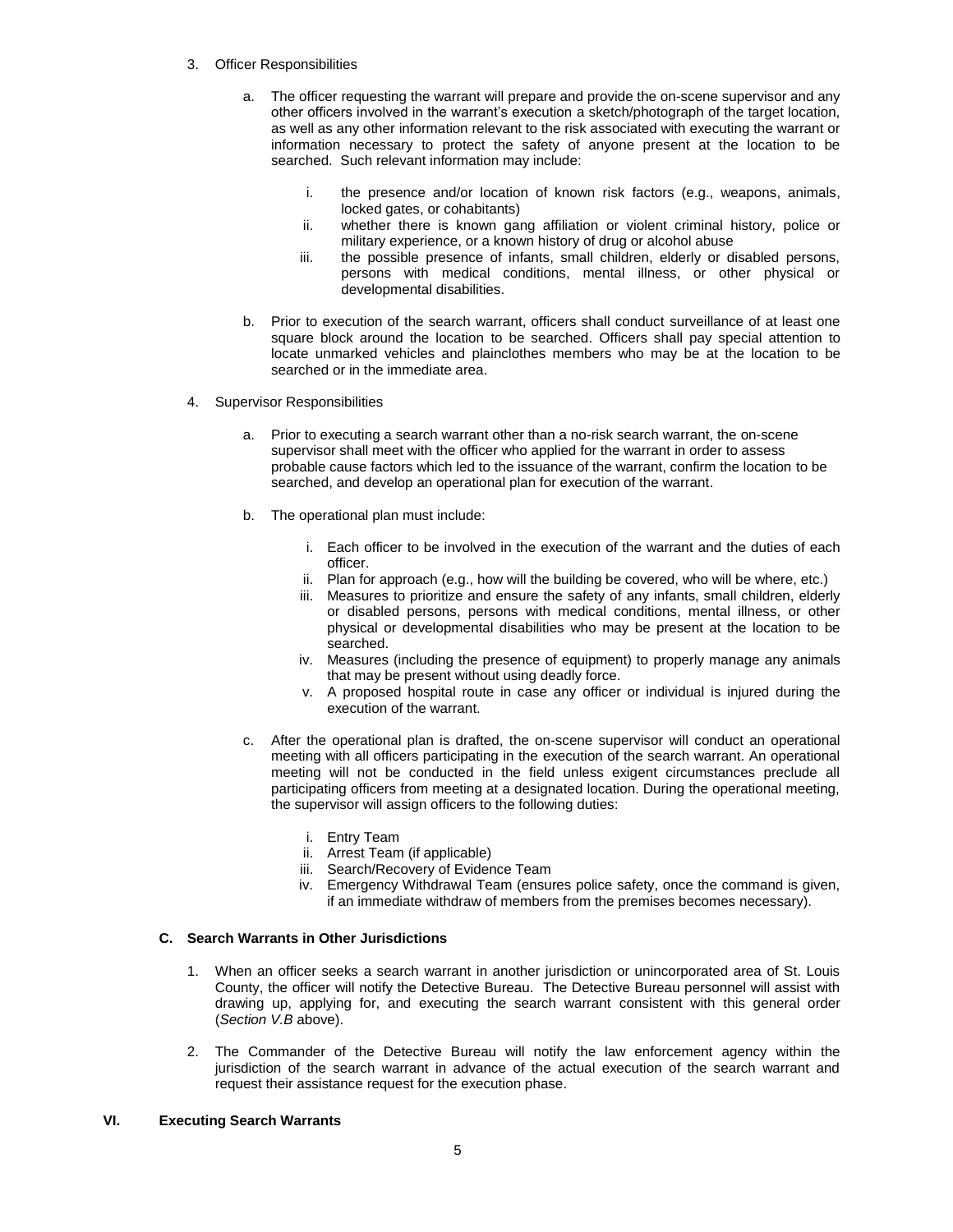- A. Once a search warrant is obtained, it must be executed as soon as possible after the required risk assessment has been conducted and any necessary operational plan drafted.
- B. No search warrant will be executed until it is on scene.
- C. Officer Responsibilities
	- 1. All officers participating in the execution of a search warrant requiring an operational plan shall review that plan, which will detail each participating officer's duties, and participate in the operational meeting with all officers participating in the execution of the search warrant as described in Section V.C.4.c of this General Order.
	- 2. Each participating officer must learn his or her duties, review the information on location to be searched, and understand any other relevant information in the plan prior to arrival at the site.
	- 3. All officers must adhere to the operational plan throughout the entire warrant execution process, except in exigent circumstances.
	- 4. At least one of the officers present on the scene will be in uniform and all others will wearing vests identifying them as police officers.
	- 5. All officers participating in the execution of a search warrant shall activate their BWVR prior to execution. *See General Order X.X.X: Body Worn Video Recorders – (BWVR).*
	- 6. All officers participating in the execution of a search warrant shall continually monitor and assess the level of threat present, up to the knock. If additional risk factors arise, officers will notify the on-scene supervisor immediately.
	- 7. Upon arrival at the scene, the officers executing the search warrant are required to first knock forcefully, identify themselves as police officers and state their purpose in a loud voice, and wait a reasonable amount of time an occupant would take to access the door based on the size of the residence before effecting entry.
	- 8. No-knock warrants require particularized exigent circumstances. The exigent circumstances for allowing a no-knock warrant are when the officer(s) has an articulable reasonable suspicion of:
		- a. threat of violence or harm to members;
		- b. probability of harm to occupants;
		- c. escape of suspects; or
		- d. destruction of evidence.
	- 9. Prior knowledge of the suspect alone, without additional factors, is not enough to justify a no-knock warrant.
	- 10. One officer will show a signed copy of the search warrant, complete with the judge's signature and the names of any individuals to be searched pursuant to the warrant, to the owner/agent in charge of the location, unless the warrant is sealed. Nothing in this provision is intended to limit officers from conducting warrantless searches or seizures for which they have sufficient legal basis (e.g., pat down/frisk SITA).
	- 11. Officers may gather all persons inside the premises together and keep them at one location inside the premises for a reasonable period of time while the search is being conducted.
		- a. Officers are not permitted by law to search individuals found inside of a searched location during the execution of a search warrant unless those individuals are specifically named in the search warrant.
		- b. While executing a search warrant in a public place, officers may detain individuals present only if they have reasonable suspicion that those individuals have committed, are committing, or are about to commit a crime.
	- 12. Officers will conduct the search one room or area at a time. In executing the search, officers will not exceed the scope of the search warrant.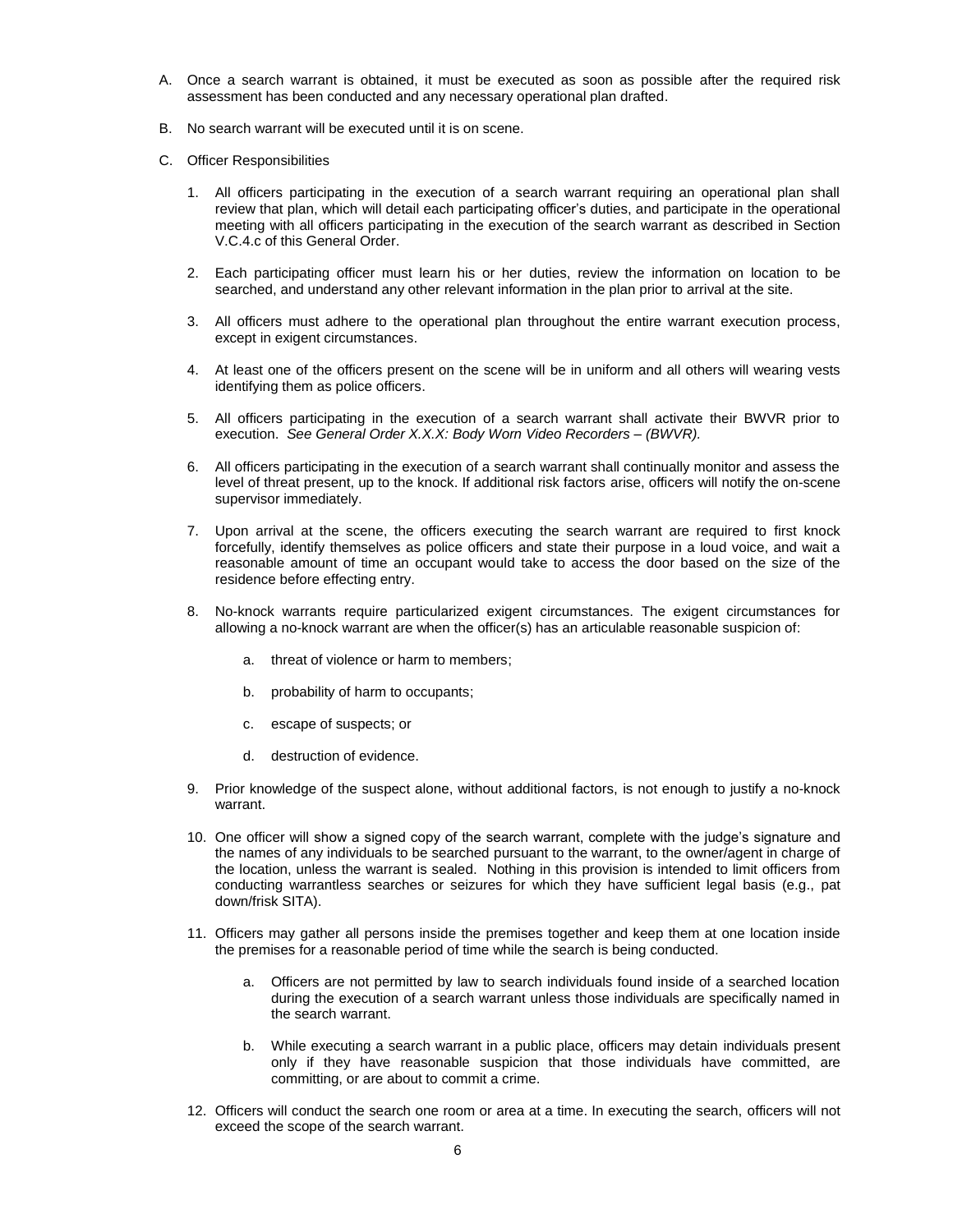- 13. One officer will inventory any items seized during execution of the warrant.
- 14. If any property is seized, the officer shall give to the person from whose possession it is taken, if they are present, a copy of the warrant and an itemized receipt of the property taken. If no person is present, the officer shall leave the copy and the receipt at the site of the search.
- D. Supervisor Responsibilities
	- 1. Absent exceptional circumstances, supervisors will be present for the execution of the search warrant. A supervisor will document in a memorandum to the case file the exceptional circumstances preventing his or her presence.
	- 2. The decision to use force to enter the building or area to be searched will be made by the supervisor only and when in his or her judgment, no reasonable alternative exists.

# **VII. Reporting Search Warrants**

- A. Requirements for Documenting Execution of Search Warrants
	- 1. Officers will complete an incident report to document the execution of the search warrant. Officers will append the search warrant and all supporting documentation to the incident report prior to completing the report.
	- 2. The original copy of the completed search warrant and a copy of the inventory and return sheet will be posted in a conspicuous place inside the building prior to the officer's departure when there is no occupant present to accept it.
	- 3. FPD will maintain centrally a log listing:
		- a. each search warrant
		- b. the case file where a copy of such warrant is maintained
		- c. the officer who applied for the search warrant
		- d. each supervisor who reviewed the application for the search warrant; and
		- e. documentation if the application is disapproved by a reviewing supervisor, including why it was disapproved and what remedial actions, if any, were taken by the supervisor (disciplinary or training). The supervisor shall document corrective action in the Supervisor Feedback Log (*see General Order X.X.X Non-Disciplinary Response to Minor Violations*) or by initiating a formal disciplinary investigation (*see General Order X.X.X Professional Standards and Internal Investigations Disciplinary Guidelines*).
	- 4. The completed 2nd and 3rd copies of the "warrant" and the "return and inventory" sheet are to be returned to the issuing judge within 10 days from the date of issue. The officer who obtained the warrant should return it in person to the judge or his clerk.
	- 5. Officers completing search documentation will include all information required by the required reports, in addition to the following:
		- a. Any complications or delays that contributed to an inability to fill out all information required by this general order; and
		- b. The existence of any BWVR and/or in-car camera audio and/or video footage. (General *Order X.X.X. Body Worn Video Recorders and General Order X.X.X. In-Car Camera (Mobile Video/Audio Recorders*).
	- 6. Officers will not use conclusory statements, boilerplate, or canned language (e.g., "furtive movements" or "fighting stance") to document searches. Instead, officers will clearly articulate the specific circumstances and objective facts that supported their finding of reasonable suspicion justifying the investigative stop or detention.
	- 7. Officers will turn completed all required search documentation into their supervisor prior to the end of their shift for corrections.